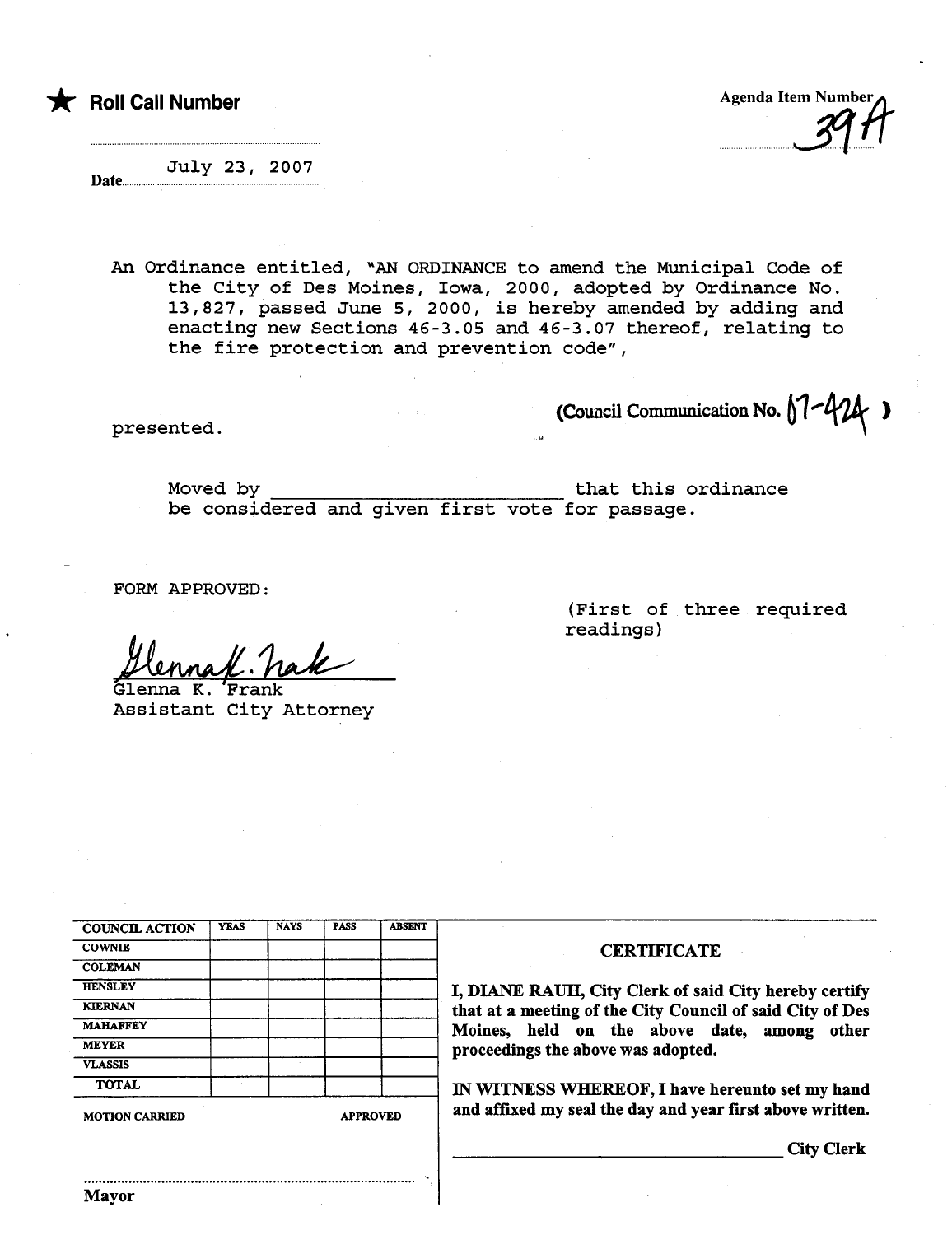ORDINANCE NO.

39 k

- AN ORDINANCE to amend the Municipal Code of the City of Des Moines, Iowa, 2000, adopted by Ordinance No. 13,827, passed June 5, 2000, is hereby amended by adding and enacting new Sections 46-3.05 and 46-3.07 thereof, relating to the fire protection and prevention code.
- Be It Ordained by the City Council of the City of Des Moines, Iowa:

Section 1. That the Municipal Code of the City of Des Moines, Iowa, 2000, adopted by Ordinance No. 13,827, passed June 5, 2000, is hereby amended by adding and enacting new Sections 46-3.05 and 46-3.07 thereof relating to the fire protection and prevention code, as follows:

## Sec. 46-3.05. Municipal infractions.

- (a) The first violation of chapter 46 within the calendar year shall be deemed the first offense punishable by a civil penalty not to exceed \$750.00, plus inspection fees where applicable. The second and each subsequent violation of Chapter 46 within a calendar year shall be a repeat offense, punishable by a civil penalty not to exceed \$1,000.00, plus inspection fees where applicable.
- (b) When enforcement is sought through a municipal infraction proceeding, the fire chief or the chief's authorized representative may enter into consent orders, assurances of voluntary compliance or other similar documents establishing an agreement with the person responsible for the violation. Such orders will include specific action to be taken by the person responsible for the violation to correct said violation within a time period specified by the order.

## Sec. 46-3.07. Notice of violation--administrative penalties- corrective action order.

- (a) The fire department is authorized to issue a notice of violation imposing administrative penalties upon any person who fails to perform an act required by chapter 46 of this code or who commits an act prohibited by said chapter.<br>(b) Such notice shall include a statement of the administrative
- penalties imposed. Such notice may include a corrective